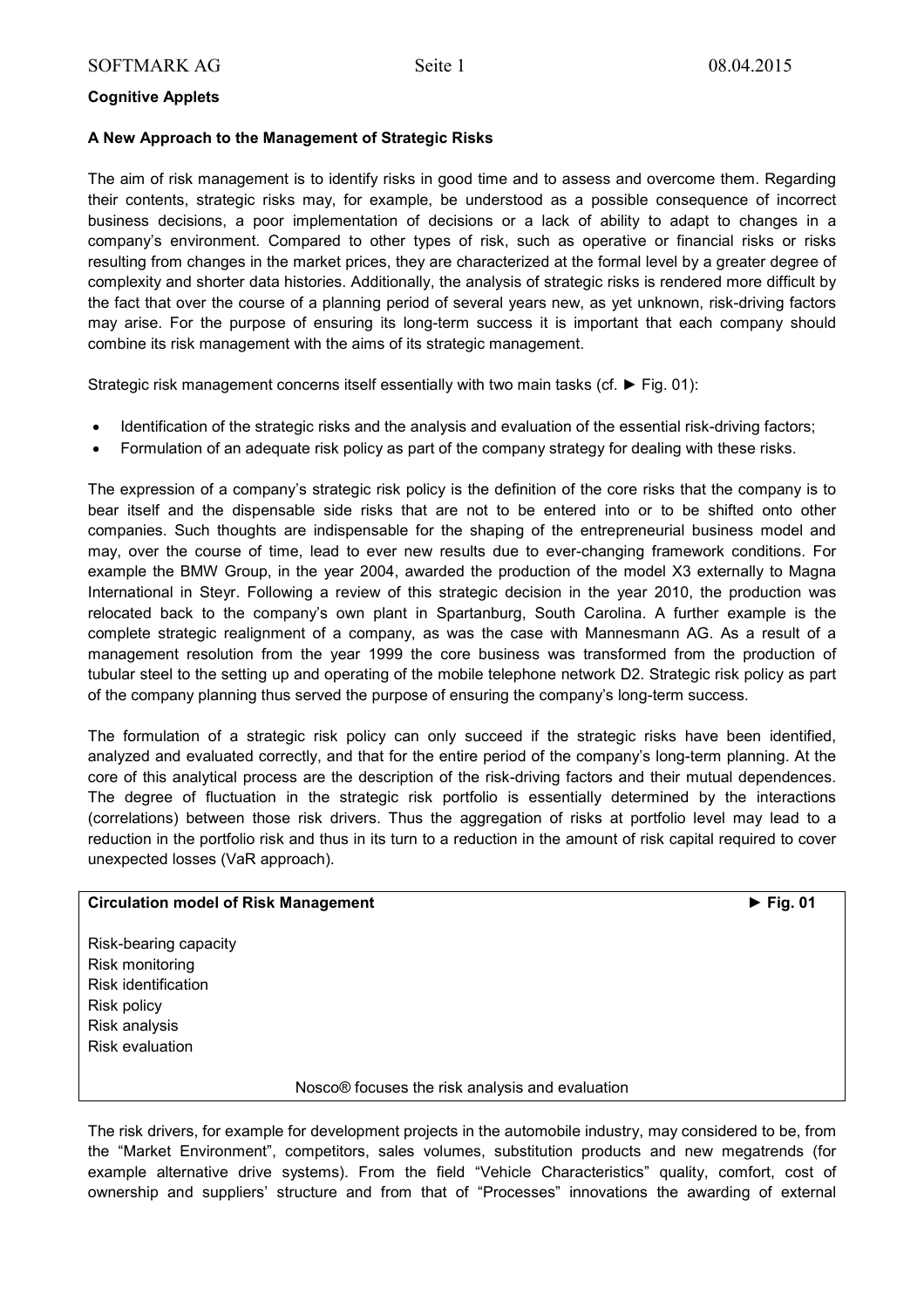contracts, production technology make themselves felt. The recognition of the correlations between these factors, the measuring thereof and the estimation of their regenerative effect upon the operative cash-flow of the project represent a challenge to the departments affected within the company [cf. Stenner 2010, p. 13]. Similar interdependences also apply to the counterparty risk in connection with the lending business of a bank. Here the risk drivers might be: developments on the markets for interest rates, bonds and stocks and shares, the development of the Gross Domestic Product and the rate of unemployment. Positive correlations between the driving factors may lead to undesired risk concentrations, so-called cluster risks. With the aid of the scenario analyses the loss rates for the planning periods and the effects upon the risk-bearing capacities of the bank may be estimated [cf. Schlottmann/Vorgrimler].

When evaluating financial risks and the risks of changes in market prices statistical variables such as standard deviations, covariances and correlation coefficients have asserted themselves. They are determined on the basis of the changes in values noted in the past and, with the aid of historical simulation, used as a basis for the forecasting of the price performance over a foreseeable future period of time (as a general rule, 12 months).

The symmetrical and static construction of these variables only permits an extremely limited reflection of reality, however.

- Thus it is that the standard deviation gives equal weight to negative and positive deviations from the expected value. Covariances and correlation coefficients also presume a symmetrical relationship between risks, i.e. the extent and intensity of the dependency between the risks X and Y is, from the point of view of X, identical to the one from the point of view of Y. Asymmetrical or one-way relationships between risks cannot be reflected using these variables.
- These variables are not subject to any temporal changes. It is presumed that the dependences that were measured yesterday will also still apply tomorrow. In reality, the interactions between risks are of a dynamic nature; they change over the course of time. Their intensity may increase or decrease and they may take effect at a later or at an earlier date.
- The "Neue Züricher Zeitung" (in its issue of 24.5.2012), with a view to the practical application of the known correlation approach, rightly notes: "By splitting assets among a few correlating investment forms an investor could eliminate the so-called unsystematic risk to a large extent and thus reduce the overall risk, according to the theory. This theory, at a simple level, does have a grave error, however. It does not explain that correlations – a measure of the synchronization of prices and courses – are not constant, but indeed endogenous to the system. [...] Evaluation and risk management models in which correlations play a part must (*therefore*) be treated with the necessary caution. Only in the past few days was JP Morgan forced to experience how incorrect correlation assumptions expensive can be. They cost the bank one thousand million dollars."

The problem has thus been recognized, but how is it to be dealt with?

The aim, first and foremost, must be to reflect the complex interplay between time-sensitive interdependences between risk drivers. This modeling approach, for example in the solution offered by Nosco, exploits the principles of neuroanatomy and neurophysiology and replaces mathematical correlations by biological impulses or effects. This alternative model approach concerns itself with information processing in the sense of the functional principles of human perception. Such **cog**nitive app**lets** grant new insights into the dynamics of complex systems and help to understand and comprehend changes in content and causal relations in their respective temporal expressions holistically. At the heart of Coglet-technology, therefore, we do not merely find connections between statistics or rather stochastics, such as probability distributions and chance processes, but also natural linguistic communication. Human beings think in their own languages and the written word facilitates the holistic cognitive process. This happens in two ways: on the one hand by way of the shaping of the software architecture of the application of the software in itself and on the other in the interaction with the user.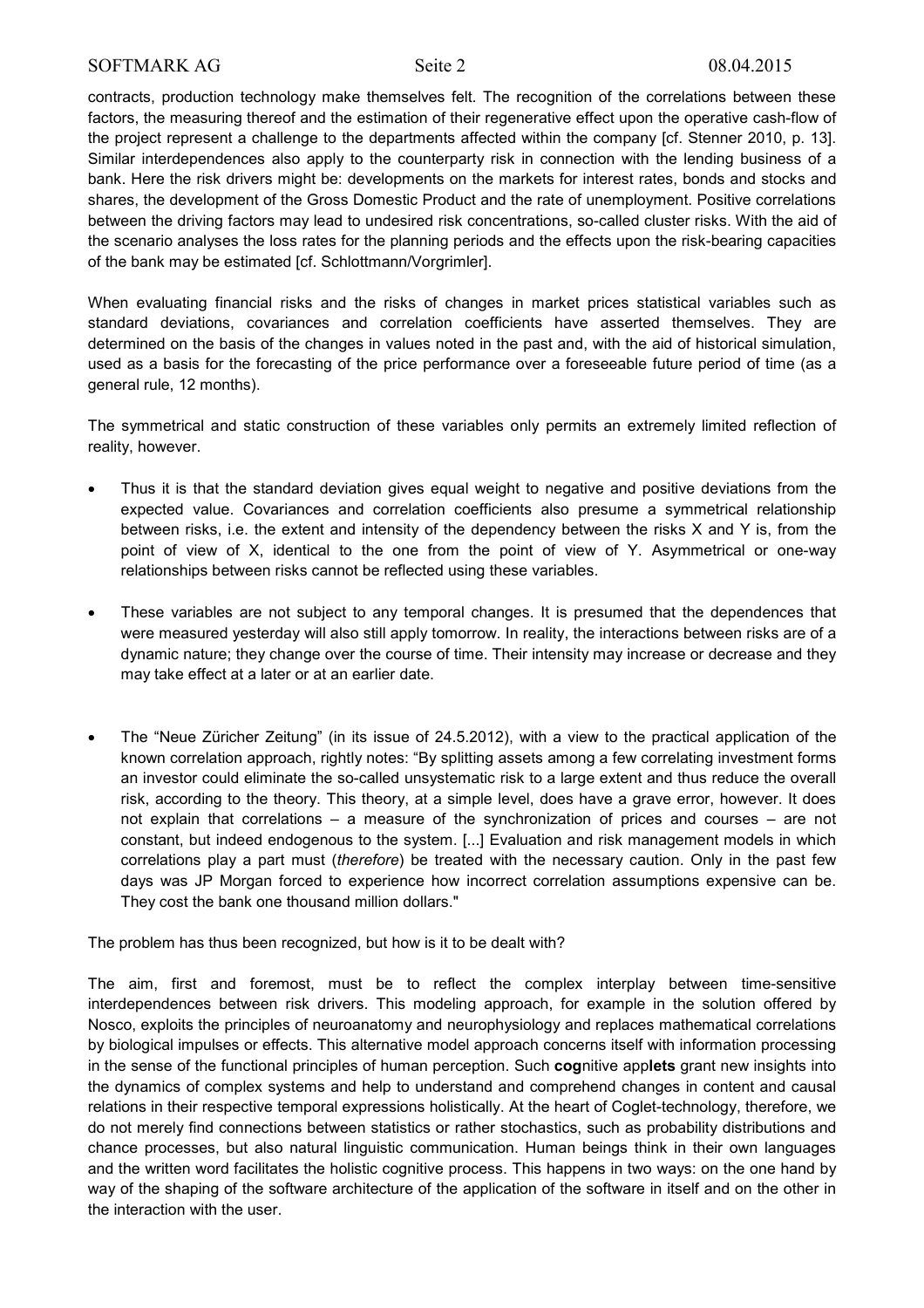- Software architecture: Nosco's impulse-guided manner of working is shaped by analogy to the example of the human brain. By taking the interaction between the causal relationships of the factors to one another into account new and, in part, unexpected causal profiles become apparent which can, in the long run, contribute towards the finding of an innovative solution.
- Interaction between user and application: the presentation of the results and information should strengthen and optimize the user's systemic understanding. The user should interactively search for creative paths to a solution. The often contradictory solutions offered by the software require from the user a precise interpretation that broadens his perceptual horizon.

These aspects of the cognitive applets confirm why this methodological approach is particularly well-suited to the analysis of strategic risks, not so much by way of quantifying the risk parameters as by way of supporting the time-sensitive shaping of a scenario. The tool offers the possibility of recognition when which risk factors make themselves felt or rather the effects that disappearing or altered risk factors may have upon the system as a whole. Beyond that, the program also allows one to identify collateral effects and to differentiate between side effects and main sources of risk.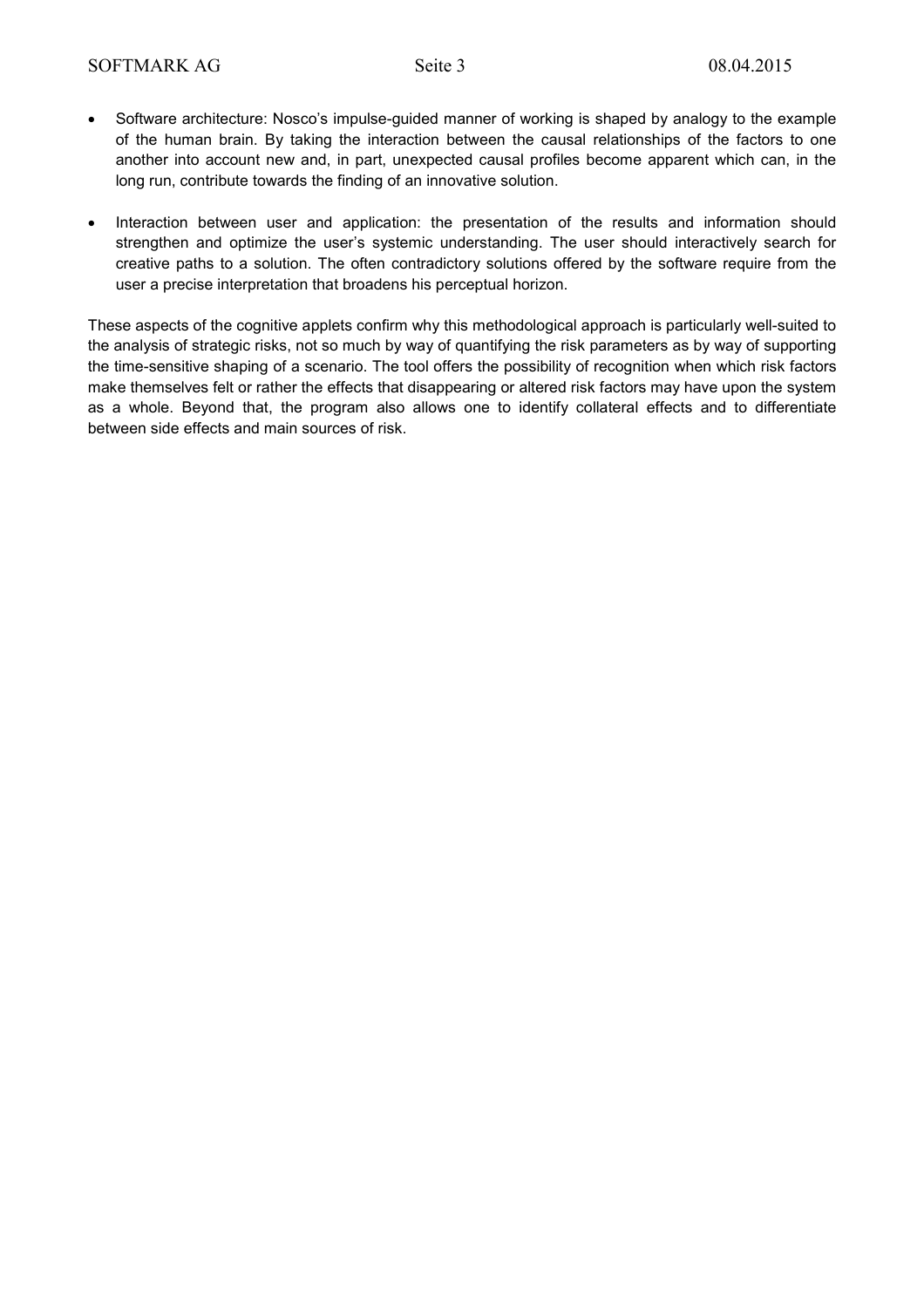## **The Interaction Model**

Generally speaking this methodological approach makes the description and integration of any number of risk factors in the most widely differing manners possible. The interdependences, by way of analogy with neurobiology are defined as impulses and described from five causal perspectives. The **Impulse Type** is divided into:

- Stimulating impulses: they describe positive causal dependences (algebraic sign +)
- Restrictive impulses: they describe negative causal dependences (algebraic sign –)

The **Impulse Strength** stands for the intensity of the effect thereof on the target factor and differentiates between five degrees of strength (1, 2, 3, 4, 5).

By way of the **Impulse Profile** the user may allow the intensity of the effect of the factor to either remain constant, increase or decrease (constant, rising, declining) throughout.

The **Impulse Latency** reflects the temporal dimension of the dependency. It determines the point in time at which the influence of one factor upon the other factor is revealed. The model provides for five time frames (0, 1, 2, 3, 4), for example, six-month periods. By way of setting the latency values the user is able to incorporate leading and lagging effects in the program run.

The **Impulse Duration** is a measurement of time revealing the duration of the effect of an impulse. It encompasses 1 to 4 temporal units.

With the aid of this toolbox containing a five-dimensional description (type, strength, profile, latency, duration) of the radii of impulses the user of the program is able, of course, to capture the dependences in the real world far more precisely in his model than the static correlation coefficient (k) on the linear scale *–1 < k > + 1* permits (cf. **►** Fig. 02).

| Impulses describe causal dependences                                                       | $\blacktriangleright$ Fig. 02                   |
|--------------------------------------------------------------------------------------------|-------------------------------------------------|
| Impulse Type<br>Impulse Strength<br>Impulse Latency<br>Impulse Duration<br>Impulse Profile |                                                 |
|                                                                                            | Source: Nosco Collaborative Cognitive Computing |

The creative potential for the model-like reflection of causal relationships may be illustrated using the following simple example: if one examines, in the context of a planning scenario, the impacts of economic developments in the USA and in Europe the correlation coefficient for the growth rates in both economic areas for the coming ca. 12 months is determined on the basis of the selected historical data and the scenario analysis based thereupon. The interdependencies for these two half-years will thus be described, for example, as being + 0.5. The growth rates for both economies correlate positively at medium strength.

This approach offers far greater scope for the description of these causal relationships. Approximately thus: the growth of the Gross Domestic Product in the EU furthers growth in the USA (Impulse Type +), this effect is assigned medium strength (Impulse Strength 3), the effect commences in the second half-year period (Impulse Latency 2) and continues over two time frames (Impulse Duration: 2). Within these two time frames the effect of the impulse will increase (Impulse Profile: rising). This causal relationship is assigned the description (+, 3, 2, 2, rising) and completes a field in the causal matrix that is to be completed by further causal relationships. In contrast to the standard correlation tables in which two parameters are dependent upon one another symmetrically, the direction of the link plays an important role in this. Should Factor A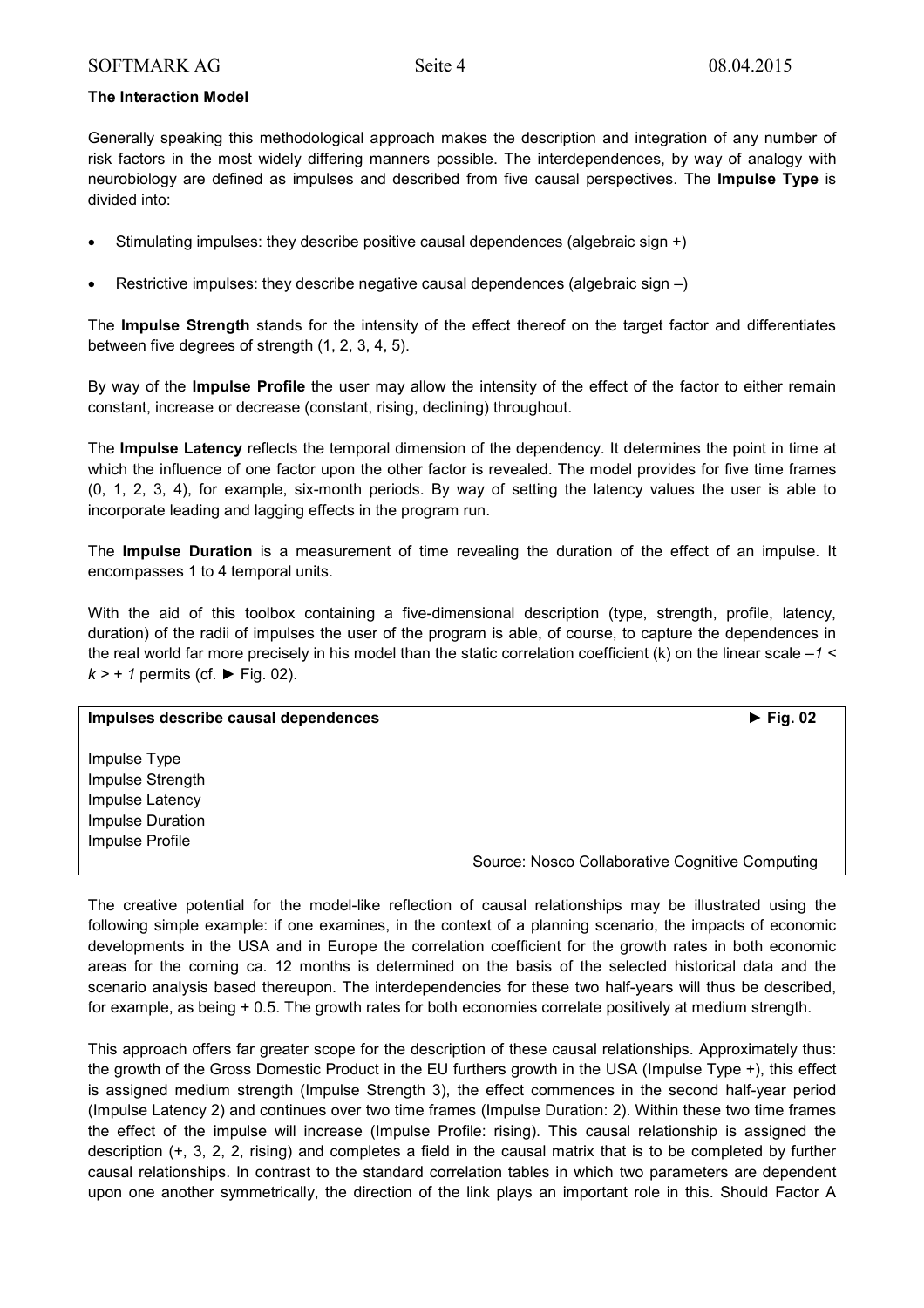influence Factor B, this does not necessarily apply vice versa – if and how Factor A depends upon Factor B must be defined separately. This principle of one-way directionality opens up additional creative leeway. In our chosen example, therefore, the causal relationship EU  $\rightarrow$  USA could be defined as (+, 3, 2, 2, rising) whilst the causal relationship USA  $\rightarrow$  EU could be described as (+, 3, 3, 1, constant), i.e. Impulse Type: positive effect, Impulse Strength: Grade 3, Impulse Latency: Effect commences in the third half-year period, Impulse Duration: the effect continues for a period of six months and remains constant during this time (Impulse Profile).

The possibility of deploying five characteristics to describe a causal dependency makes it clear that an exactly symmetrical causal relationship between two factors can only be an exceptional case.

It is a peculiar feature of this neurobiological approach that the transfer of the impulse does not progress in a linear manner but is dependent upon a threshold value. Only if the sum total of the incoming impulse should exceed a certain absolute minimum value is the impulse passed on. Should this value not be reached, no impulse is passed on in accordance with the All-or-Nothing Principle. The newly transmitted impulse is restricted by a maximum value that cannot be exceeded.

The calibration of the threshold value is decisive for the definition of the causal dependences. This defines the minimum value of a causal dependency in order that an effect may unfold itself in the first place. This value is to be defined in accordance with the particular application situation. The general rule applies that the lower the threshold value, the stronger the data torrent and, vice versa, the higher the threshold value, the weaker the data torrent. The correct calibration is to be tested by the user according to the "trial and error" principle.

The Impulse Maximum is a further important control lever for the relevance of an impulse. The capping of an impulse by way of the Impulse Maximum describes in the program the natural phenomenon not to allow impulses to increase without hindrance. The role which is performed by a muscle in a human organism could be played by liquidity in a business enterprise. Should a dangerous scarcity of liquid funds be recognized in good time and automatically prevented, this development leads to an easing of the strain on the ability to pay. By way of the capping of the Impulse Maximum a short-term inhibitive mechanism is integrated that will not take effect until after the liquidity calculation within the respective timeframe has been completed and will not necessarily require a total recalculation of the liquidity planning. One thus takes the rapid subsequent correction of entrepreneurial liquidity planning into account, as is also done in reality.